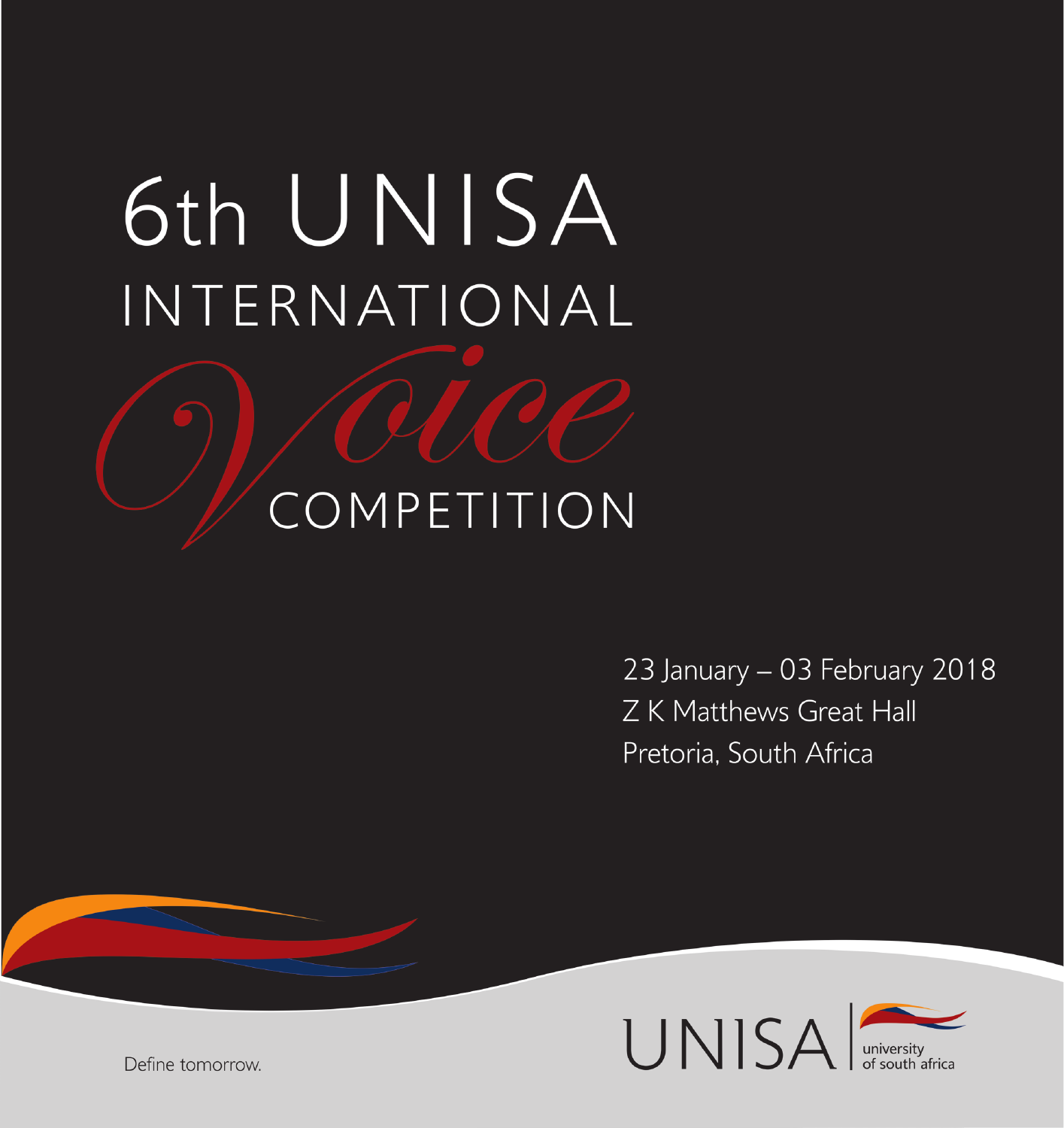## . 6th UNISA INTERNATION

## $\cdot$ 6thUNISAINTERNATIONAL $\% ice$ competition $\cdot$

#### CONTENT

| General                            |    |
|------------------------------------|----|
| Eligibility                        |    |
| DVD recording for qualifying round |    |
| Entry                              | 2  |
| Competition rounds                 | 3  |
| Travel and accommodation           | 4  |
| Rehearsal times                    | 4  |
| Accompanists                       | 4  |
| Voting procedure                   | 5  |
| Prizes                             | 5  |
| Repertoire requirements            | 5  |
| <b>Classical Vocalists</b>         | 5  |
| Jazz Vocalists                     | 6  |
| Repertoire                         | 7  |
| Classical Vocalists                |    |
| lazz Vocalists                     | 12 |

#### **SPONSORS**



| <b>SCHEDULE 2018</b> |                                        |                      |               |                              |                              |               |
|----------------------|----------------------------------------|----------------------|---------------|------------------------------|------------------------------|---------------|
| Monday               | Tuesday                                | Wednesday            | Thursday      | Friday                       | Saturday                     | Sunday        |
| 22<br>January        | 73<br><b>Opening</b><br><b>Concert</b> | 24<br><b>Round 1</b> | 25<br>Round 1 | 26                           | 27<br>Round 2                | 28<br>Round 2 |
| 29                   | 30<br>Round 3                          | 12<br>Round 3        | February      | <b>Final</b><br><b>Round</b> | <b>Final</b><br><b>Round</b> |               |

#### **GENERAL**

- All information contained in this booklet was correct at the time of going to press, but the Organising Committee of the 6th Unisa International Voice Competition reserves the right to make changes if necessary.
- The official language of the competition is English. All correspondence must be conducted in English.
- By signing the entry form, each competitor accepts all the rules and regulations of the competition and the decisions of the jury.
- A maximum of twenty six (26) competitors (13 classical vocalists and 13 jazz vocalists) will be selected for the competition.
- The organisers reserve the right to record all the performances during the competition, to be used at their discretion for radio and television broadcasts, or otherwise. Each competitor, by signing the entry form, will renounce all rights, fees and claims regarding such recordings and broadcasts.

#### **ELIGIBILITY**

- Classical and jazz vocalists of all nationalities may enter.
- The age limit is 30 years. Applicants must have been born on or after 4 February 1985.
- Previous winners of the Unisa International Voice Competition are not eligible to enter again.

#### DVD recording for qualifying round

- All applicants must submit a DVD recording as set out in the repertoire requirements on page 7 and 12.
- Each recording must be certified as original by either the recording engineer or the applicant's teacher. Edited recordings are prohibited.
- All DVD recordings must be playable on a standard DVD player and not just on a computer.
- Each piece must appear as a separate track on the DVD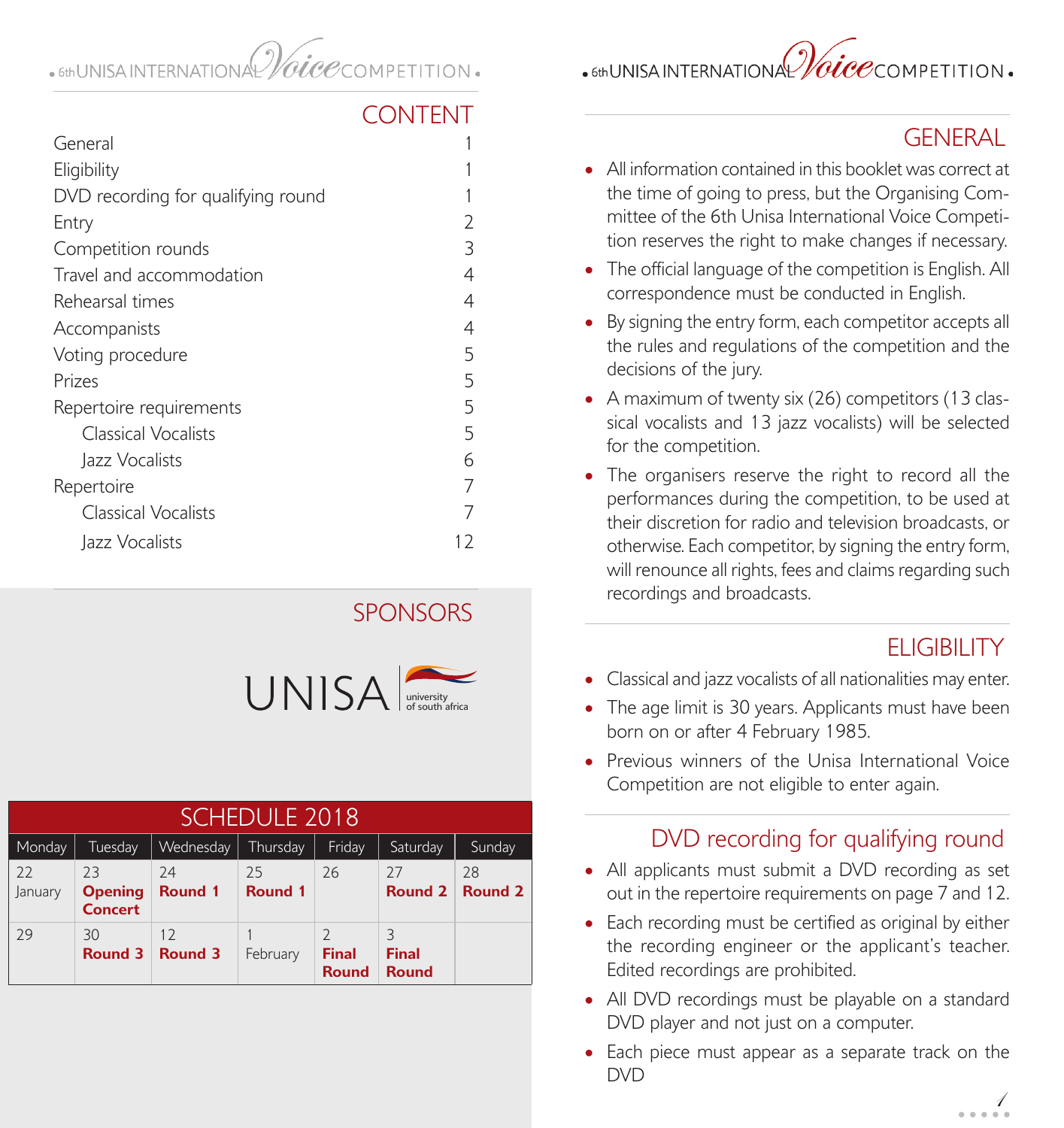$\frac{1}{2}$   $\frac{1}{2}$   $\frac{1}{2}$   $\frac{1}{2}$   $\frac{1}{2}$   $\frac{1}{2}$   $\frac{1}{2}$   $\frac{1}{2}$   $\frac{1}{2}$   $\frac{1}{2}$   $\frac{1}{2}$   $\frac{1}{2}$   $\frac{1}{2}$   $\frac{1}{2}$   $\frac{1}{2}$   $\frac{1}{2}$   $\frac{1}{2}$   $\frac{1}{2}$   $\frac{1}{2}$   $\frac{1}{2}$   $\frac{1}{2}$   $\frac{1}{2}$ 

## $\cdot$ 6thUNISAINTERNATIONAL $\%ice$ competition $\cdot$

#### **FNTRY**

- The closing date for entries is 8 September 2017. Please note this is not the postmark date – all applications must reach the competition office by this date. We recommend parcels are mailed no later than 18 August to allow for slow postal service to South Africa
- The following documents must be submitted with the completed entry form:
	- A recent colour 300 dpi digital photo (head and shoulders), for use in the official competition programme should you be selected to participate.
	- A short typewritten concise biography (no more than 100 words) in English, for inclusion in the programme should you be selected to participate.
	- A copy of your CV.
	- Recommendations by teachers and/or professional musicians.
	- Proof of payment of the non-refundable entry fee of US\$90 (R400 for Southern African entries) if you choose not to supply your credit card details.
	- A certified copy of your birth certificate or identity document showing your date of birth and nationality.
	- DVD recording (See Qualifying Round on page 7 and 17)
- The entry fee can be paid into the following bank account:

#### Bank: Standard Bank

Type of account: Business Current Account

Branch code: 010645

Address: PO Box 392, Unisa, 0003, Republic of South Africa

Reference: 112100/116600 + Surname

Branch name: Sunnyside

Account number: 011554622

Reference: 112200/116600 and your suname SWIFT code: SBZAZAII

Physical address (for courier):

Unisa International Voice Competition c/o Unisa Music Foundation O R Tambo Building room 5-34 Unisa Muckleneuck Campus Preller Street 0003 Pretoria South Africa

#### Contact details:

Tel: + 27 (012) 429-3336/3344/3311

Email: joubeae@unisa.ac.za

Website: http://www.unisa.ac.za/musicfoundation

*Any candidate who provides false or misleading information will be disqualified.*

*No application materials will be returned. Incomplete applications will not be considered.*

#### COMPETITION ROUNDS

- The competition will be held in the Z K Matthews Great Hall, Theo van Wijk Building, Unisa Muckleneuk Campus, Pretoria.
- All live rounds are open to the public.
- The competition consists of a five rounds:
	- Qualifying Round per DVD recording.
	- –A 1st and 2nd round (with piano accompaniment), after which the first elimination of candidates will take place.
	- A Semi-final Round consisting of a recital with piano.
	- A Final Round consisting of a recital with orchestra (classical vocalists) or performance with rhythm section (jazz vocalists).
- Order of appearances in Round 1 will be determined by drawing lots.
- $\mathscr{Q}$  Chain person of the jury for specific reasons. • This order of appearance will be adhered to in subsequent rounds, except at the discretion of the Chairperson of the Jury for specific reasons.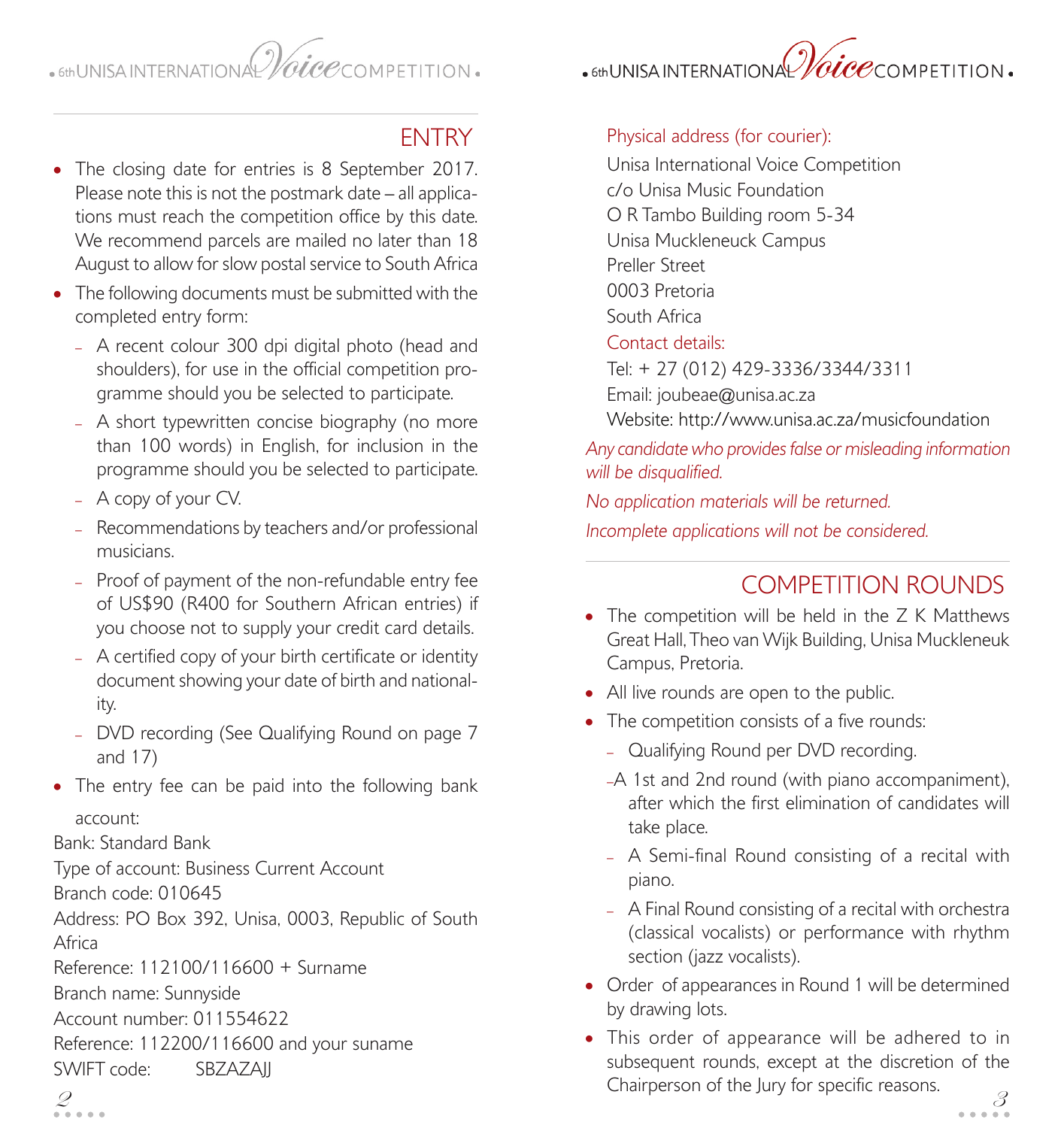## $\bullet$  6th UNISA INTERNATIONAL Valce competition.

- $\cdot$ 6thUNISAINTERNATIONAL $\% ice$ competition $\cdot$
- A maximum of 12 competitors (6 classical and 6 jazz pianists) for the Semi-Final Round and a maximum of 6 competitors for the Final Round (3 classical and 3 jazz vocalists) will be chosen, pending the decision of the Jury.

#### TRAVEL AND ACCOMMODATION

- The organisers will provide all successful applicants with one return air ticket (economy class) from and to their closest major international airport.
- Free accommodation with host families will be provided for all competitors for the duration of the competition. This will include meals and transport. If competitors prefer other accommodation arrangements, this will be for their own account.

#### REHEARSAL TIMES

• All candidates will receive the same amount of rehearsal time in the ZK Matthews Great Hall, and will be informed of the date and time beforehand.

*Competitors must be in Pretoria one day prior to the competition so that sufficient rehearsal time can be allocated.*

#### **ACCOMPANISTS**

- The organisers will provide piano accompanists free of charge for the First, Second, Third and Fourth Rounds of the Competition, as well as for a fixed number of rehearsals. Additional rehearsals will be at the competitors' own expense.
- Should competitors wish to make use of their own accompanist, the organisers will not be responsible for any expenses incurred (including travelling and accommodation costs for such accompanists)

#### VOTING PROCEDURE

- Jury members vote by secret ballot.
- Members of the Jury will abstain from voting for competitors who are their present students or who have been their students in the past five years, or who are related to them.
- Competitors who are still participating in the competition may not make an attempt to establish contact with the Jury members. Competitors who do so will be disqualified.
- All the rounds are accumulative: performances in previous rounds will count towards the end result.

#### **PRIZES**

#### Classical Vocalists

| First Prize                    | R <sub>200</sub> 000 |
|--------------------------------|----------------------|
| Second Prize                   | R130 000             |
| Third Prize (Classical Voice): | R80 000              |
| Jazz Vocalists                 |                      |
| First Prize                    | R <sub>200</sub> 000 |
| Second Prize                   | R130000              |
| <b>Third Prize</b>             | R80 000              |
|                                |                      |

- Special prizes will also be awarded.
- The adjudicators are not obliged to award all the prizes should the standard of the competitors not warrant it.

#### REPERTOIRE REQUIREMENTS

#### CLASSICAL VOCALISTS

- Singing from memory is compulsory except for the South African work which may be performed with the score.
- Repeats are not required, but *da capos* must be performed.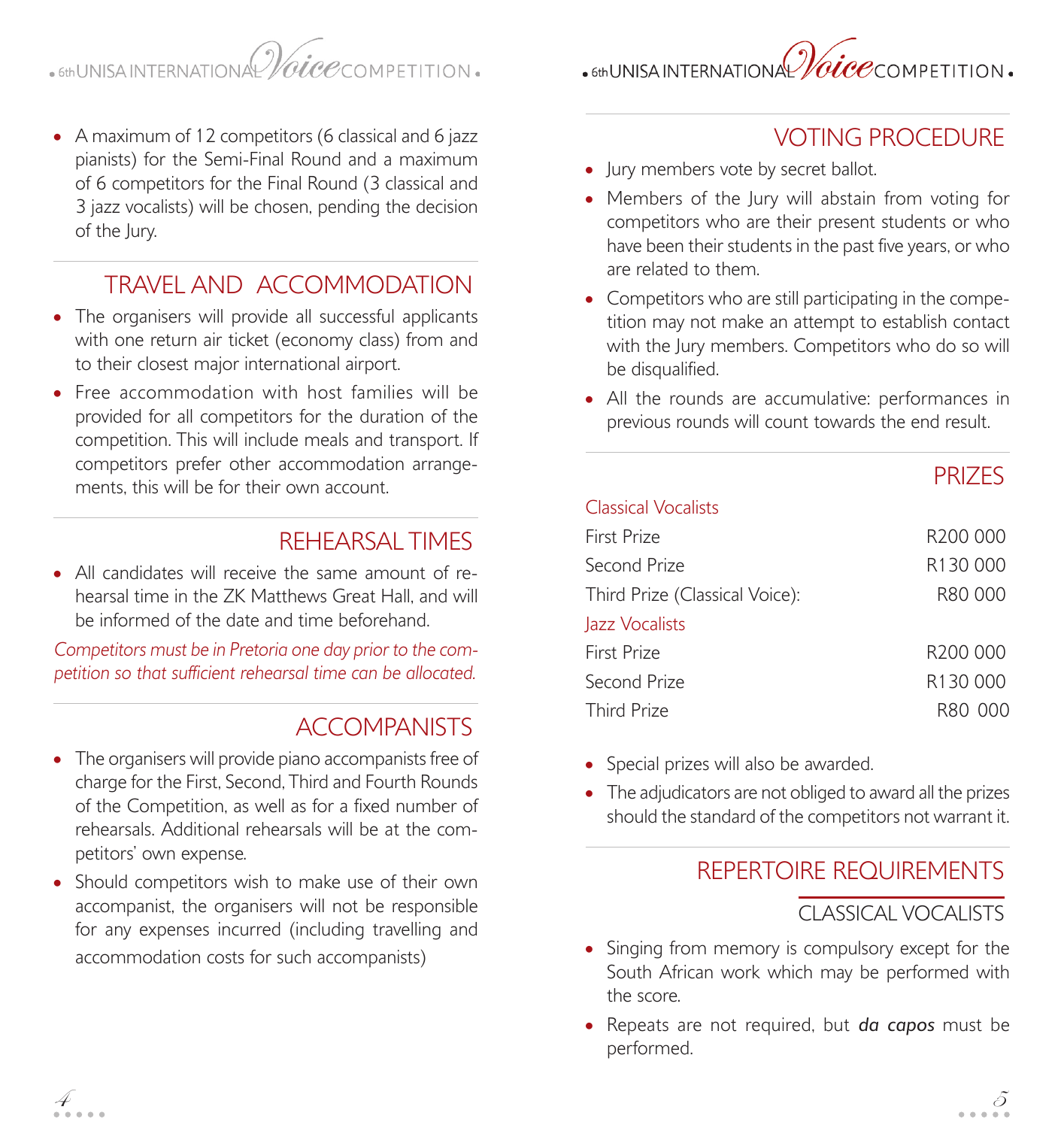## $\bullet$  6th UNISA INTERNATIONAL Valce competition  $\bullet$

- No work may be performed in more than one live round. (Works recorded for the Qualifying Round may be repeated in the live rounds.)
- The organisers reserve the right to request prospective competitors to change their chosen repertoire should the chosen works not comply with the required standard.
- Copies of scores may be requested from competitors.
- Competitors will not be permitted to make any repertoire changes after 17 November 2017.
- Competitors who do not adhere to the minimum/ maximum time allocation may be disqualified.
- Competitors may not perform their own compositions.
- Scores of the prescribed South African work will be sent to the successful candidates by the end of October 2017
- When selecting repertoire lists for solo rounds, applicants are requested to bear the following criteria in mind:
	- Good taste, musicianship and vocal virtuosity;
	- Musical expressivity and interpretative ability;
	- An understanding of different vocal genres and musical styles.
- All repertoire choices are subject to approval.

#### JAZZ VOCALISTS

- Singing from memory is compulsory except for the South African work which may be performed with the score.
- All pieces in all rounds must feature an improvised section of at least two choruses except ballads where one chorus of improvisation is accepted. Improvisation is defined as the use of 'scat' syllables for the creation of original melodic and rhythmic content.

• Candidates that intend performing an original composition(s) must include 3 copies of the

composition(s) with their application form.

- No work from the repertoire or chosen by the competitor may be performed in more than one live round. (Works recorded for the Qualifying Round may be repeated in the live rounds.)
- The organisers reserve the right to request prospective competitors to change their chosen repertoire should the chosen works not comply with the required standard.
- Copies of scores/lead sheets may be requested from competitors.
- Competitors will not be permitted to make any repertoire changes after 17 November 2017.
- The order of pieces performed in each round is left to the discretion of the competitor.
- When selecting repertoire lists for solo rounds, applicants are requested to bear the following criteria in mind which will form part of the adjudication process:
	- Vocal quality and ability to swing;
	- Choice of repertoire and use of jazz language;
	- Improvisation, originality and interpretation;
	- Ability to sing different styles (such as Bebop, Latin, swing)
- All repertoire choices are subject to approval.

#### REPERTOIRE

#### CLASSICAL VOCALISTS

#### 1. Qualifying Round

Each candidate must submit, together with his or her entry, a DVD recording with a time limit of  $\pm$  20 minutes. The recording must be of his or her performance of four (4) works chosen from the prescribed repertoire list as follows:

## $\centerdot$  6th UNISA INTERNATIONAL Valce competition .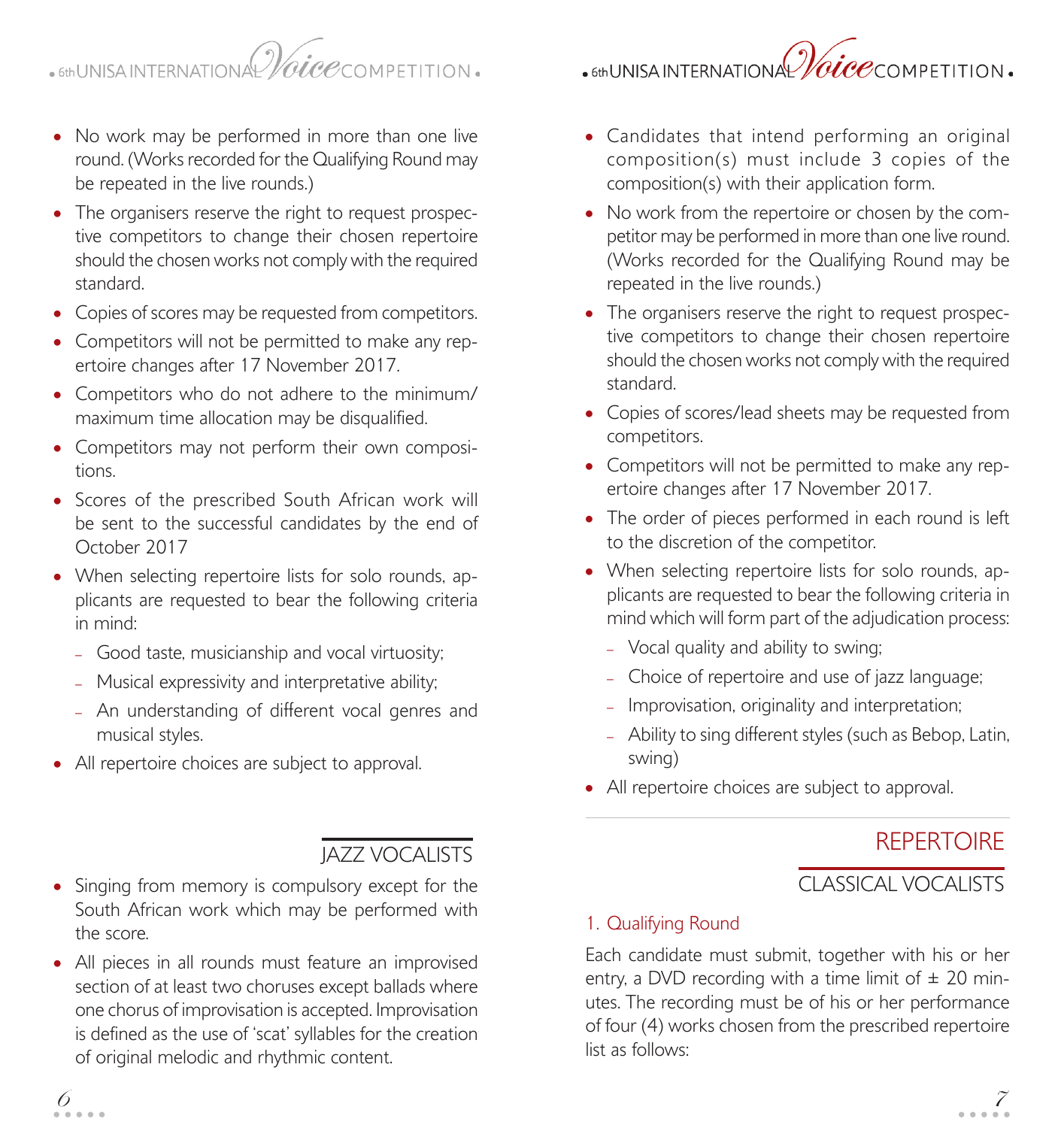## $\bullet$  6th UNISA INTERNATIONAL Valce competition  $\bullet$

 $\cdot$ 6thUNISAINTERNATIONAL $\% iee$ COMPETITION $\cdot$ 

- 1.1 An aria from the  $17<sup>th</sup>$  or  $18<sup>th</sup>$  centuries;
- 1.2 Two art songs of which one must be in German;
- 1.3 An opera or concert aria.

#### 2. First Round

(Minimum performance time of 20 minutes and a maximum of 25 minutes)

- 2.1 One *aria antica* from the 16<sup>th</sup>, 17<sup>th</sup> or 18<sup>th</sup> century sung in the original language:
- 2.2 One art song from the German, French, Italian, Spanish, Scandinavian, Slavic, Russian, English, American or South African repertoire sung in the original language:
- 2.3 Any accompanied or unaccompanied song (composed after 1900) sung in the original language;
- 2.4 One opera aria of own choice from any period.
- 2.5 A prescribed South African work for voice (approximately 3 minutes in duration).

#### 3. Second Round

(Minimum performance time of 20 minutes and a maximum of 25 minutes). A diverse programme that must include the following:

- 3.1 Two opera arias from different periods and languages;
- 3.2 Two art songs in different languages;
- 3.3 One operetta aria.
- 3.4 Works of own choice may be added to make up the required minimum performance time.

#### 4. Third Round

A recital comprising works of your own choice. A minimum of 25 and a maximum performance time of 35 minutes. A five-minute interval will be permitted. This interval does not form part of the performance time. Candidates are required to adhere to the following:

- 4.1 At least half of the programme should include arias or art songs of the *bel canto* and Romantic periods;
- 4.2 At least one work must be presented from the following list of composers: Bellini, Boito, Donizetti, Leoncavallo, Mascagni, Mozart, Puccini, Rossini, Tchaikovsky or Verdi;
- 4.3 One of the arias presented must have been composed after 1900.
- 4.4 Works of own choice may be added to make up the required minimum performance time.

#### 5. Fourth Round

A recital (minimum 25 minutes and maximum 35 minutes) comprised of works from the list of operas and Lieder below:

5.1 At least one aria from the following **operas**

|                | $1000$ $1100$ $1100$ $1000$                     |
|----------------|-------------------------------------------------|
|                | must be included in the final round repertoire: |
| Beethoven      | Fidelio                                         |
| <b>Bellini</b> | I Capuleti ed i Montecchi                       |
| I Puritani     | La Sonnambula                                   |
| Bizet          | Carmen                                          |
|                | Les pêcheurs de perles                          |
| Catalani       | La Wally                                        |
| Charpentier    | Louise                                          |
| Cilea          | Adriana Lecouvreur                              |
|                | L'Arlesiana                                     |
| Delibes        | Lakme                                           |
| Donizetti      | Don Pasquale                                    |
|                | L'Elisir d'amore                                |
|                | La Favorita                                     |
|                | Lucia di Lammermoor                             |
|                | Lucrezia Borgia                                 |
|                | Linda di Chamounix                              |
| Dvořák         | Rusalka                                         |
| Gershwin       | Porgy and Bess                                  |
| Giordano       | Andrea Chenier                                  |
| Gluck          | Orfeo ed Euridice                               |
| Gounod         | Faust                                           |
|                | Roméo et Juliette                               |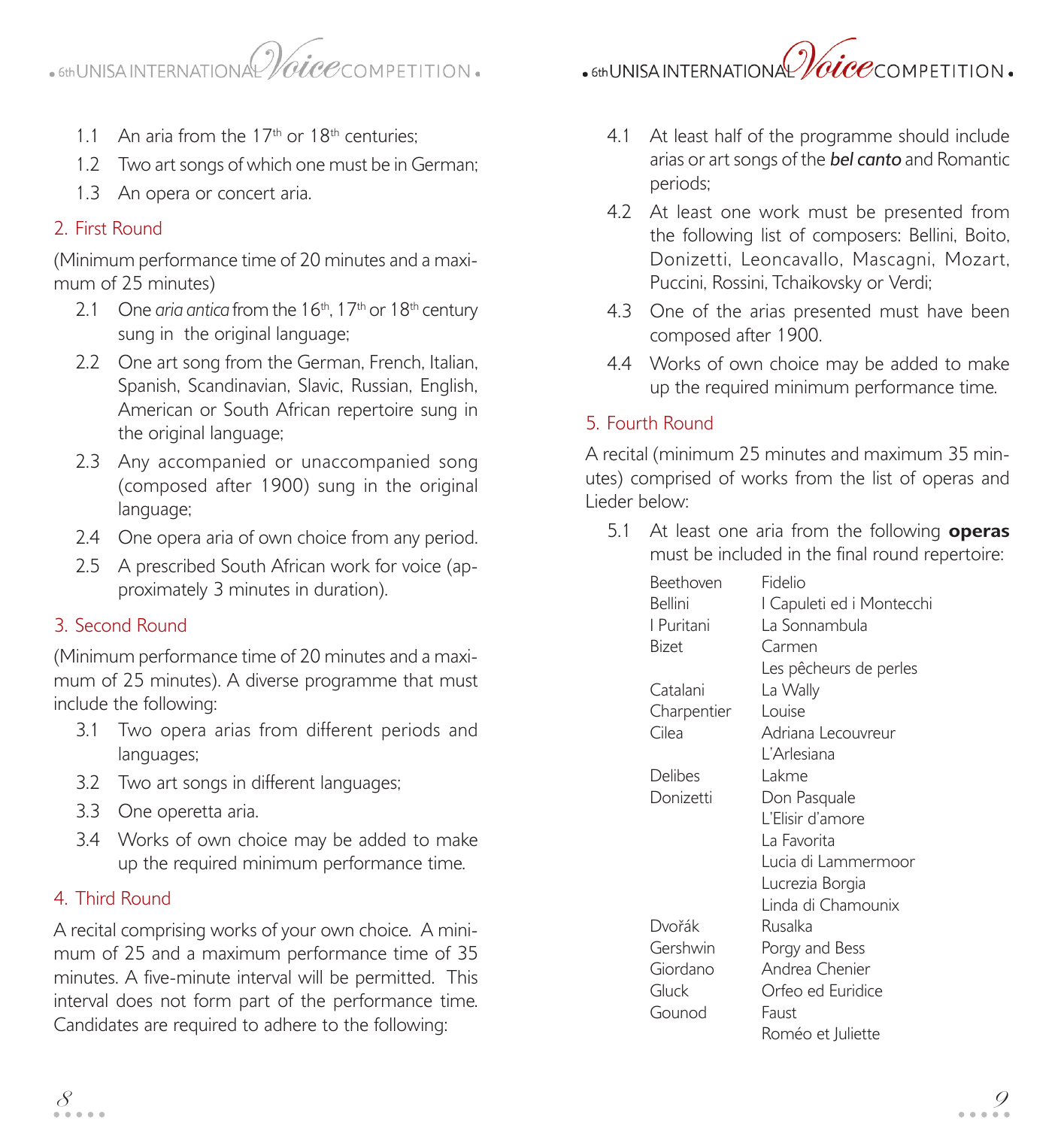

| Handel      | Alcina<br>Giulio Cesare       |     | Wagner                                    | Der fliegende Holländer<br>Lohengrin           |  |
|-------------|-------------------------------|-----|-------------------------------------------|------------------------------------------------|--|
| Leoncavallo | I Pagliacci                   |     |                                           | Die Meistersinger                              |  |
| Mascagni    | Cavaleria rusticana           |     |                                           | Tannhäuser                                     |  |
| Massenet    | Werther                       |     | Weber                                     | Freischütz                                     |  |
|             | Manon                         |     |                                           |                                                |  |
|             |                               | 5.2 |                                           | At least one aria from the following non-opera |  |
| Meyerbeer   | La Prophete                   |     | works must be included in the final round |                                                |  |
| Millocker   | Die Dubarry                   |     | repertoire:                               |                                                |  |
|             | Gasparone                     |     |                                           |                                                |  |
| Mozart      | Così fan tutte                |     | Bach                                      | Hohe Messe                                     |  |
|             | Don Giovanni                  |     |                                           | <b>Iohannes Passion</b>                        |  |
|             | Die Entführung aus der Serail |     |                                           | Matthaus Passion                               |  |
|             | Idomeneo                      |     |                                           | Missa in A                                     |  |
|             | Le Nozze di Figaro            |     | <b>Brahms</b>                             | Ein Deutsches Requiem                          |  |
|             | Die Zauberflöte               |     | Dvorak                                    | Sabat Mater                                    |  |
| Offenbach   | Les Contes d'Hoffmann         |     | Elgar                                     | Dream of Gerontius                             |  |
| Ponchielli  | La Gioconda                   |     | Faure                                     | Requiem                                        |  |
| Puccini     | Gianni Schicchi               |     | Gluck                                     | Alceste                                        |  |
|             | La Bohème                     |     | Handel                                    | Alexanders Feast                               |  |
|             | Madama Butterfly              |     |                                           | Jephta                                         |  |
|             | Manon Lescaut                 |     |                                           | loshua                                         |  |
|             | Turandot                      |     |                                           | Messiah                                        |  |
|             | Tosca                         |     | Haydn                                     | Die Jahreszeiten                               |  |
| Purcell     | Dido and Aeneas               |     |                                           | Die Schopfung                                  |  |
| Rossini     | Il Barbiere di Siviglia       |     | Lehar                                     | Giuditta                                       |  |
|             | La Cenerentola                |     |                                           | Das land des lachelns                          |  |
|             | Semiramide                    |     |                                           | Paganini                                       |  |
| Saint-Saëns | Samson et Dalila              |     | Mahler                                    | Kindertotenlieder                              |  |
| Strauss J.  | Die Fledermaus                |     | Mendelssohn                               | Elijah                                         |  |
| Strauss R.  | Der Rosenkavalier             |     | Meyerbeer                                 | Le Prophete                                    |  |
| Tchaikovsky | Eugene Onegine                |     | Mozart                                    | Exsultate Jubilate (KV165)                     |  |
| Verdi       | Aïda                          |     |                                           | Grosse Messe in c                              |  |
|             | Un Ballo in maschera          |     | Rossini                                   | Sabat Mater                                    |  |
|             | Don Carlo                     |     |                                           | Tancredi                                       |  |
|             | La Forza del Destino          |     | <b>Strauss</b>                            | Eine Nacht in Venedig                          |  |
|             | Macbeth                       |     |                                           | Der Zigeunerbaron                              |  |
|             | Nabucco                       |     |                                           | Ständchen                                      |  |
|             | Rigoletto                     |     |                                           | Amor                                           |  |
|             | Simon Boccanegra              |     |                                           | Cäcilie                                        |  |
|             | La Traviata                   |     |                                           | Zueignung                                      |  |
|             | Il Trovatore                  |     |                                           | Vier Letzte Lieder                             |  |
|             | Ernani                        |     | Verdi                                     |                                                |  |
|             |                               |     | Wagner                                    | Requiem<br>Wesendonck Lieder                   |  |
|             |                               |     |                                           |                                                |  |